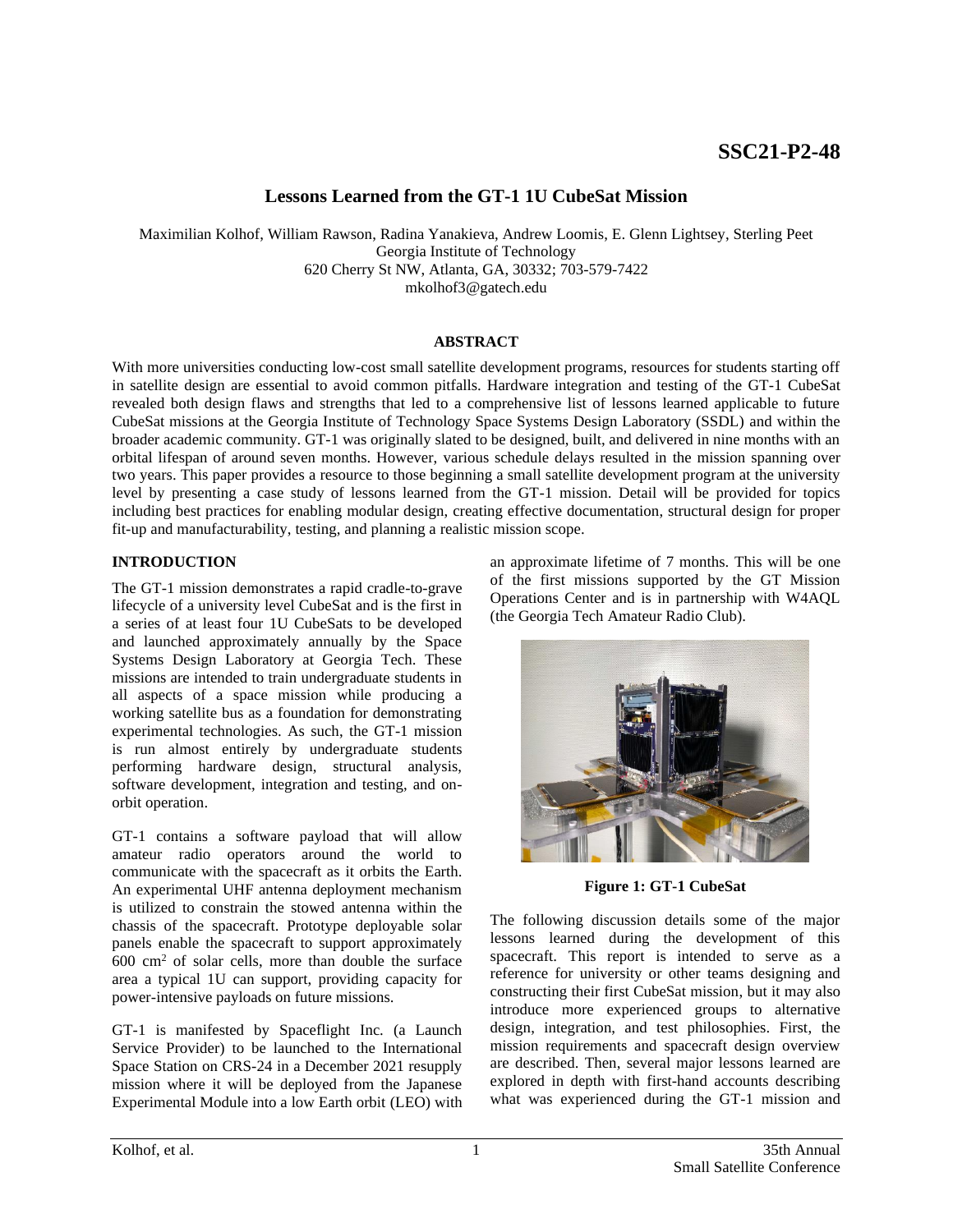explanations of what actions are recommended by the team on future missions.

### **MISSION REQUIREMENTS**

As is common across CubeSat missions, the use of a standardized deployment method introduces additional interface considerations. Thus, the driving requirements for the GT-1 mission can be separated into two distinct varieties: design requirements needed to achieve the mission minimum success criteria and those pertaining to the interface with the deployer provided by the Japanese Aerospace Exploration Agency (JAXA).

### *JEM Payload Requirements*

The Japanese Experimental Module (JEM) Payload Requirements serve as the Interface Control Document (ICD) for the Japanese Small Satellite Orbital Deployer – Reusable (JSSOD-R), which is the deployment mechanism JAXA will use for the GT-1 mission. The JSSOD-R install cases are designed to accept rail-based spacecraft up to 3U in size adhering to the Cal Poly CubeSat Design Specification<sup>1</sup>, so many of the mechanical interface requirements flow down from this standard. While a majority of the JEM Payload Accommodation Handbook<sup>2</sup> is out of scope for this discussion, certain requirements are discussed which are of particular relevance to the design process and resulting lessons learned over the development life of GT-1.

The dimensional requirements for a 1U CubeSat flow directly from the Cal Poly Standard – an exterior rail profile of 100 mm x 100 mm x 111.5 mm with a 0.1 mm tolerance to allow for a clearance slide-fit with the JSSOD-R install case. The JEM Accommodation Handbook includes additional specifications for rail parallelism and perpendicularity within 0.2 mm. These specifications can be difficult to verify due to the need for a reference datum and complex measuring techniques. However, it is important to monitor this specification throughout the entire fabrication and assembly process as an out-of-specification structure will bind the satellite in the install case.

The battery protection requirements for GT-1 in the Accommodation Handbook are supplemented by those in JDX-2017078-0A<sup>4</sup> *.* JAXA classifies all CubeSat batteries as a "catastrophic hazard" per JSC-20793<sup>5</sup> (NASA's Crewed Space Vehicle Battery Safety Requirements) which requires three inhibits for battery over-charge, over-discharge, and external short events. Software inhibits are possible, but verification is challenging, so hardware inhibits are strongly preferred. Inhibits can reside in the battery cells, EPS unit, or the

spacecraft avionics so long as this requirement is met between the battery and the load as well as between the battery and the solar panels of the spacecraft. Note that one of these inhibits must explicitly be placed in-line with the battery ground return.





**Figure 2: JSSOD with coordinate system (top)<sup>2</sup> and deployer on ISS<sup>3</sup> (bottom)**

JAXA also requires satisfactory completion of vibration and thermal cycling environmental tests. Vibration testing has two aspects: frequency analysis and random vibration. These tests must be performed along each of the three body axes. Frequency analysis using a sine sweep is performed before and after random vibration testing to identify the fundamental frequency mode and higher order modes. Large frequency or amplitude shifts of these modes, indicative of a failed component, are undesirable and may require further analysis, retest, or disassembly of the spacecraft to investigate. The random vibration profile is launch vehicle specific – in the case of GT-1, a SpaceX Dragon profile was baselined. To pass the thermal cycling tests the spacecraft shall satisfy all performance and safety requirements stated in the JEM Handbook at dwell temperatures of –15 and 60 degrees Celsius.

# *GT-1 Minimum Success Criteria Requirements*

While the JEM Payload Requirements limited what payload the GT-1 team could deploy from the ISS, additional Mission Success Criteria were imposed to ensure the mission had scientific and educational merit.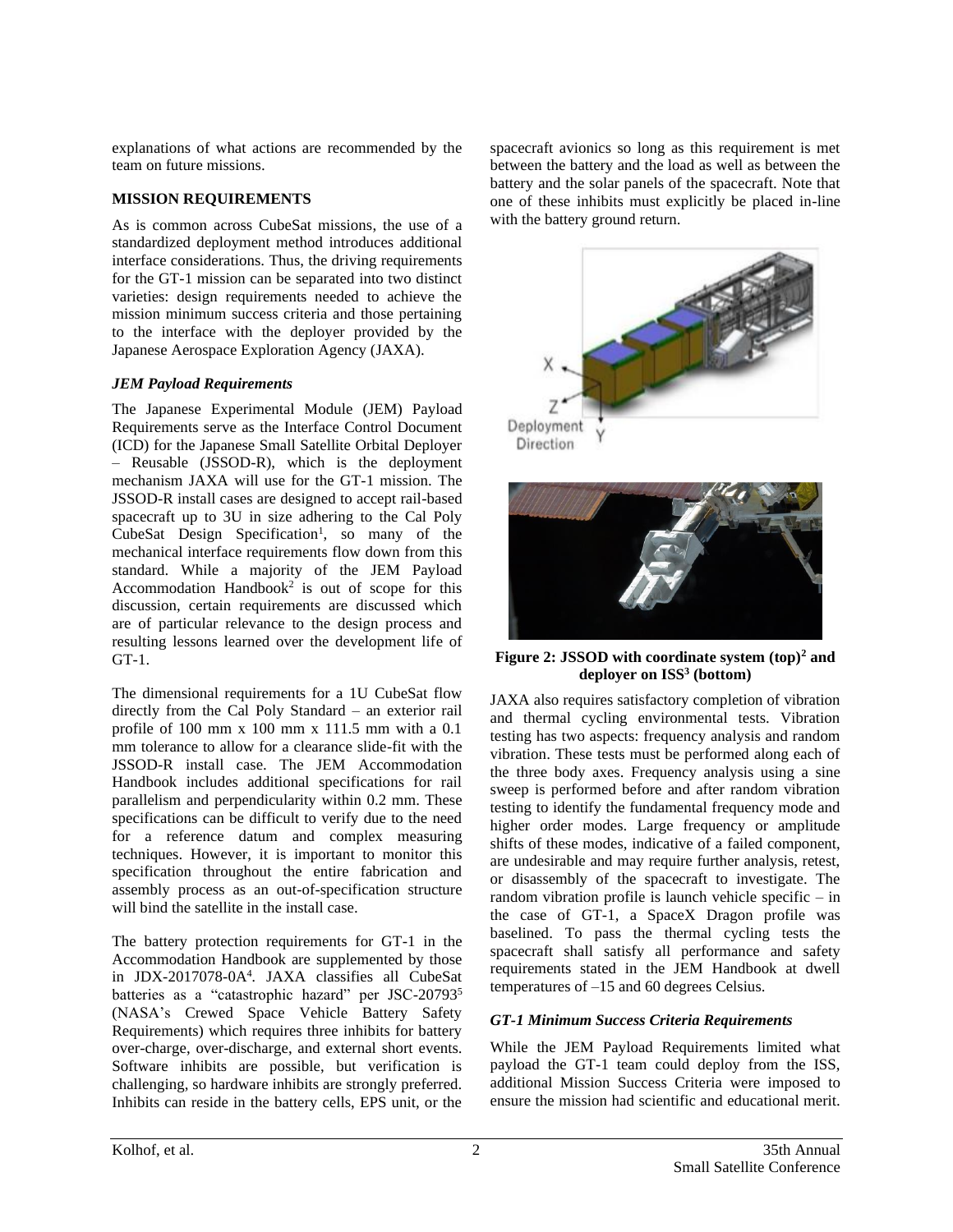Establishing these criteria is especially important as they provide a foundation for future missions to expand from and provide flight heritage to increase the Technology Readiness Level (TRL) of the prototype systems onboard. Table 1 details the minimum and full mission success criteria. These minimum success criteria were used to drive go/no-go flight decisions and determine whether descoping of certain criteria or components was plausible.

| Criteria                                                                                           |   | <b>Full</b> |
|----------------------------------------------------------------------------------------------------|---|-------------|
| Prototype Solar Panel Deployables                                                                  | X |             |
| Custom Footprint OpenLST Radio with Deployable Antenna                                             | X |             |
| Telecommand and Telemetry Communications System with Beacon                                        | X |             |
| Functional EPS subsystem with Latchup Protection                                                   | X |             |
| Current and Voltage Monitoring of Subsystems                                                       |   | X           |
| FSW State Machine and Rate Groups                                                                  | X |             |
| Over-The-Air FSW Update Capability                                                                 |   | Х           |
| B-Dot Controller and Torque Rods Allowing for Detumble                                             | X |             |
| Full-State Attitude Estimation Using Magnetometer, Sun Sensors, GPS, and IMU                       |   |             |
| Well Documented Design and Integration & Test Documentation Providing Baseline for Future Missions | Х |             |

#### **GT-1 DESIGN OVERVIEW**

The spacecraft electrical power system (EPS), command and data handling (CDH) and attitude determination and control (ADC) systems are explained briefly in the following sections. A basic understanding of the spacecraft design will be necessary in extracting useful information from the subsequent lessons learned sections.

### *Electrical Power System*

The core of the GT-1 EPS is the GomSpace P31u (Figure 3), a highly integrated PCB with two lithium ion 18650 battery cells, maximum power point tracking (MPPT) solar panel chargers, and latch-up protected power supplies. Additionally, the spacecraft contains four "static" solar panels mounted on opposite X and Y faces of the structure and four double-sided "deployable" solar panels. Each panel contains two Spectrolab XTJ Prime solar cells in series, with the exception of one static solar panel containing a single cell to allow clearance for antenna deployment. When not in eclipse, the spacecraft will always have some solar cell area in direct sunlight, alleviating any pointing requirements driven by the EPS.



**Figure 3: GomSpace P31u<sup>6</sup>**

### *Command and Data Handling*

Command and data handling is conducted by a custom flight computer (Figure 4) using a radiation tolerant ATmega128 microcontroller running flight software based on NASA's F' (F Prime) framework. The ATmega128's vast community support and tools through the Arduino community helped to get the flight software team running programs on the flight computer very quickly with little development environment overhead, which is a large advantage in a studentdeveloped CubeSat mission.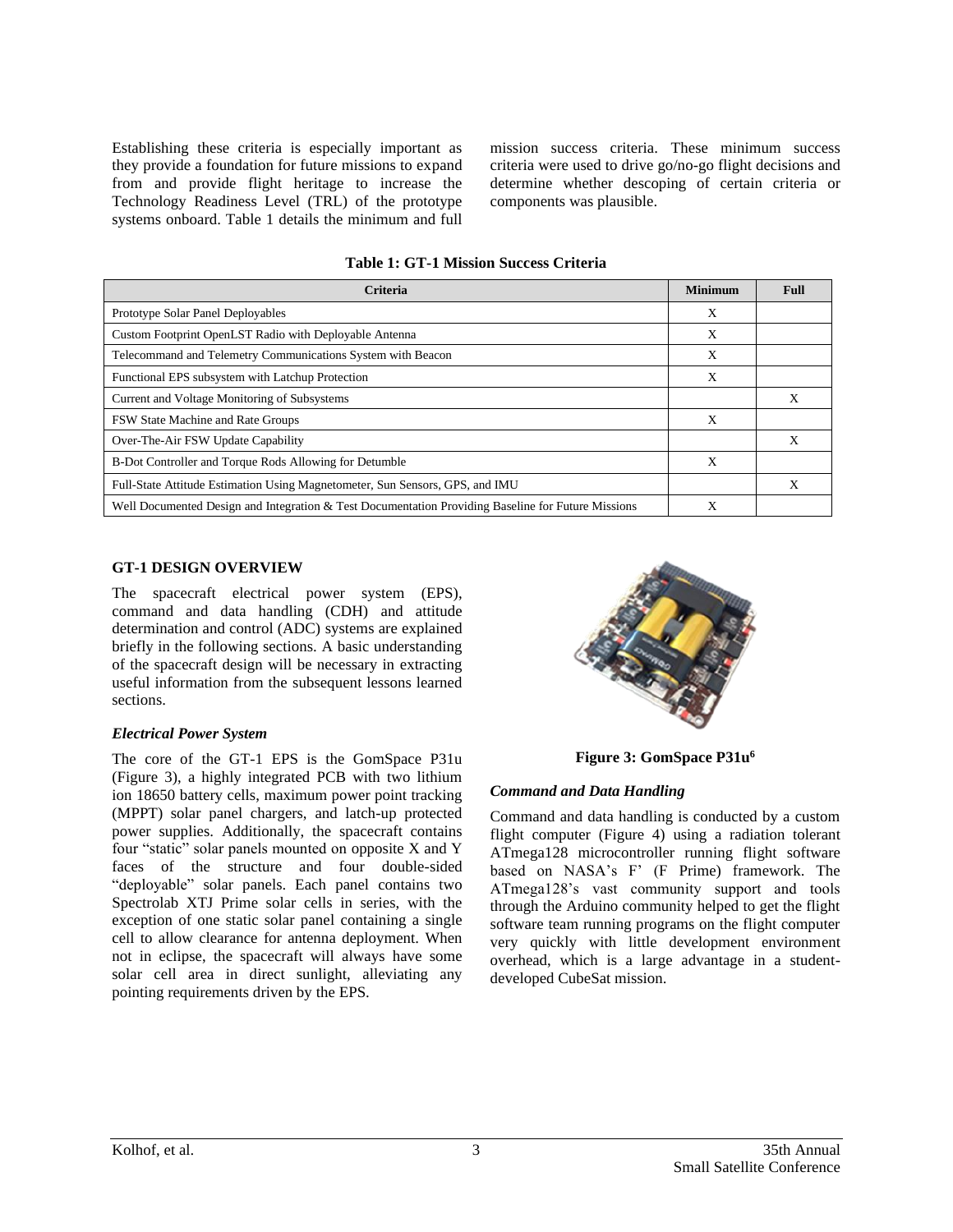

**Figure 4: GT-1 Flight Computer**

The flight software team had difficulties fitting all the desired software components into the 128 kB program memory of the ATmega128. Estimating the required program memory using NASA's new F' framework was difficult for GT-1, as the framework had never been used on an ATmega128 microcontroller. Future small satellite projects using experimental software should consider applying large margins to the allocated program memory on the flight computer.

Additionally, an Onion Omega2 microprocessor is onboard the spacecraft for performing more complex and faster computations than what the ATmega128 can provide, at the cost of greater power consumption. The Onion Omega2 is not utilized for flight-critical functions due to its lack of heritage in the space environment but is used for managing the amateur radio communications payload and for commanding the ADC system.

# *Battery Hazard Inhibit*

The battery hazard inhibit circuit is responsible for preventing damage to the battery as a result of overcharge, over-discharge, and external short fault conditions. Typically, this circuit "inhibits" the battery from powering the spacecraft until after deployment so that a battery fault while in storage or transit does not result in an explosion or battery leakage.

GT-1's inhibit circuit is shown in Figure 5. Only a few of the hazard protections are supplied by the GomSpace P31u, namely the PTC/CID protection and "Protection IC" blocks. The remainder of the hazard protections were implemented in GT-1's custom electronics which include the solar panel blocking diodes and the "GND Break MOSFETs". These MOSFETs disconnect the battery from the spacecraft ground while the satellite is not deployed.

Understanding this circuit is critical to the success of a small satellite mission both in meeting launch provider requirements and in maximizing the reliability of the successful deployment of the spacecraft. The GT-1 team misunderstood the inhibit circuit requirements until late in the spacecraft integration process, requiring an undesirable modification of hardware to bring the circuit into compliance.



**Figure 5: GT-1 Battery Hazard Inhibit Circuit**

 $ES.5$ 

 $ES.6$ 

**Blocking Diodes** Conformal<br>Coating

# *Communications*

The spacecraft communicates with the ground using a custom 1W UHF radio operating in the 70cm amateur band at 9600 bps. The radio is based on the open-source OpenLST design (Figure 6) released by Planet Labs for small satellite projects, which uses the Texas Instruments CC1110 radio transceiver IC. Since the OpenLST firmware and CC1110 do not support amateur radio AX.25 packet protocol and G3RUH scrambling, the firmware was modified to support these amateur standards. This allows for GT-1 to communicate not only with the Georgia Tech ground stations, but with the many licensed amateur radio operators around the world.

However, implementing the AX.25 packet framing, G3RUH scrambling, and other data manipulation in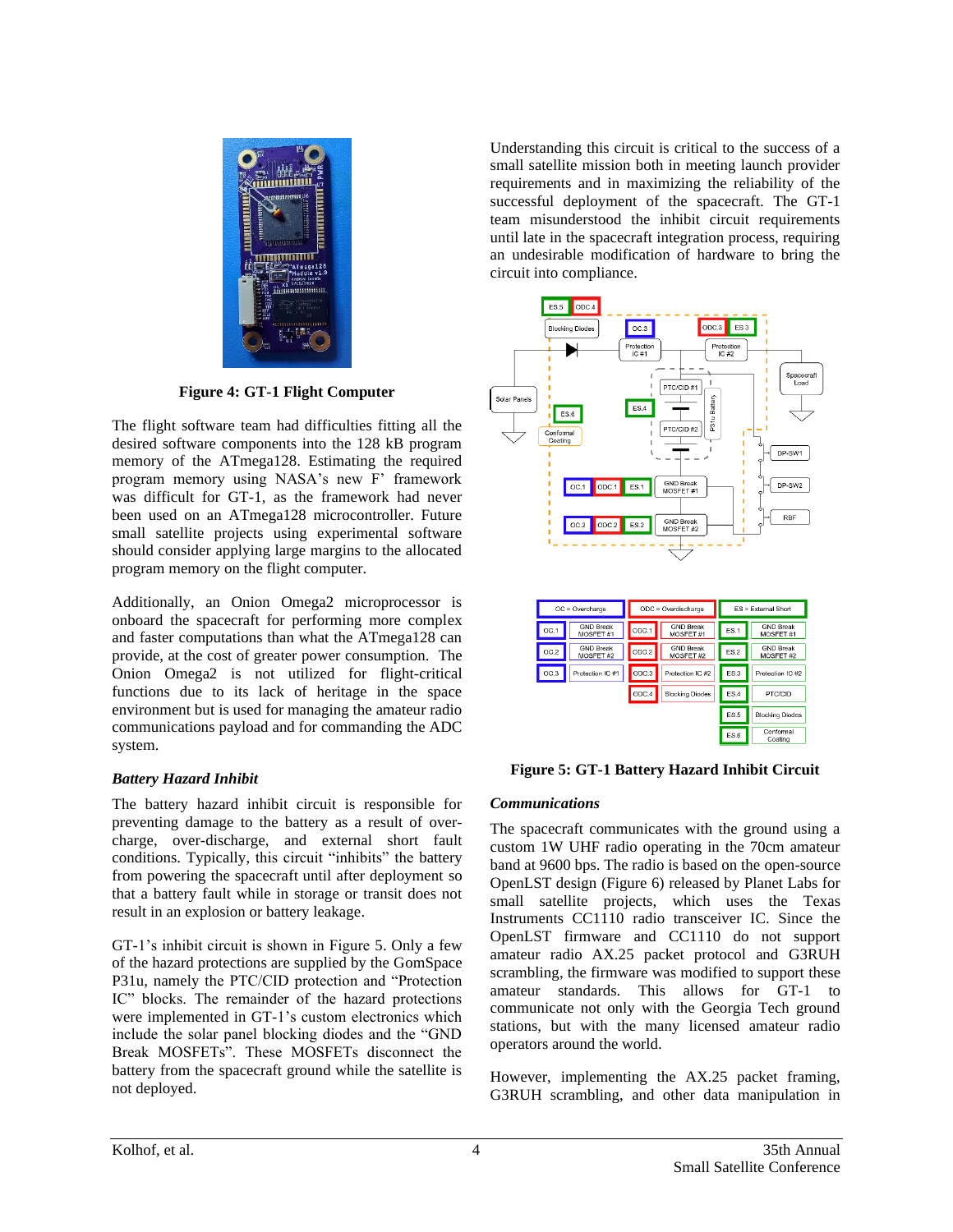software caused long delays in the project timeline and reduced the data rate due to saturation of the processor's performance. Selecting a radio transceiver IC that supports the mission's required radio data manipulation in hardware will speed up the radio development process considerably.



**Figure 6: Planet Labs OpenLST Radio<sup>7</sup>**

### *Attitude Determination and Control*

The spacecraft attitude determination system includes a magnetometer, sun sensors, and an inertial measurement system (IMU) with integrated Microelectromechanical System (MEMS) gyroscopes and accelerometers. For attitude control, the spacecraft contains two orthogonal torque rods for active magnetic control in order to detumble after deployment. The magnetometer, torque rods, and sun sensors were designed, built, and tested in-house.



# **Figure 7: GT-1 Torque Rod**

A commercially available GPS receiver was included in the original spacecraft design. However, this component was de-scoped due to complications explained in the following lessons learned section. Likewise, the IMU was included in the design, but the module was de-scoped following damage and not included in the final integration.

### *Other Elements*

Similar to the subsystems described in the previous sections, the spacecraft structure was designed and fabricated in-house. The aluminum 1U structure included a top and bottom plate, and two-piece side walls (Figure 8).



# **Figure 8: GT-1 -Z Plate (left) and one piece of side wall (right)**

Temperature and power monitoring sensors were included for spacecraft health monitoring. Thermistors were placed on the solar panels and flight critical components such as the flight computers, batteries, and radio. Power monitoring was included on all major power consuming components and on each of the 12 solar cell series strings.

### **LESSONS LEARNED TO BE APPLIED TO THE GT-X BUS**

The integration and testing of the GT-1 spacecraft revealed both design flaws and strengths. These flaws necessitated late-term design changes, hardware modifications, and occasional descoping or other changes to the mission. From these challenges an extensive list of lessons learned is derived to assist in the planning and execution of future CubeSat missions. While the details of problems encountered may be specific to the GT-1 mission, the resolutions and extensions are phrased in a general sense to be broadly applicable to similar projects. These lessons are described in the following sections.

### *Commercial (COTS) Component Repair and Managing Schedule Risk*

Throughout the mission lifetime, various components required repair or replacement. While most issues with components designed in-house could be resolved over a short timeline, issues with COTS components required more consideration as they greatly affected the mission schedule. In several cases, such as that of the GPS receiver, sending the component back for repair was a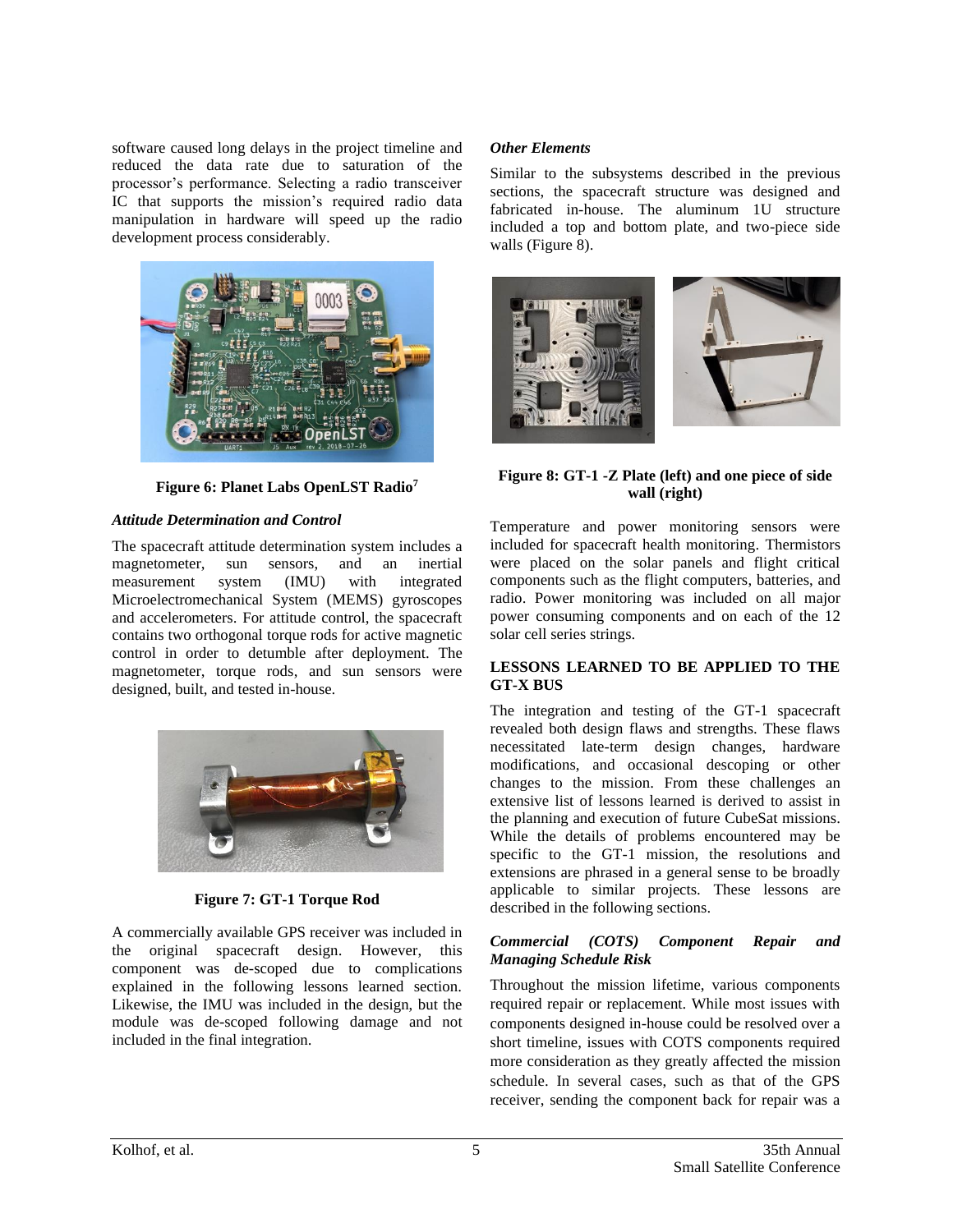multiweek process. A problem was discovered with the GPS a few days before the start of final integration and the GPS receiver was ultimately descoped since it the first PCB to be integrated into the avionics stack. At the time, waiting for the repair and subsequent subscale testing would have set integration back by more than a month. Ultimately, a schedule slip introduced additional time which could have been utilized to integrate a functional unit if swift action had been taken to send it back to the vendor.

In situations where repair was not an option, obtaining a replacement typically required a lead time of multiple months. This was encountered with the IMU and the P31u, but different approaches were taken to resolve their issues. It was determined the IMU required a replacement well before integration began. However, the new part was set to arrive well past the original integration date, and therefore would have caused the satellite to miss the first launch opportunity. As such, the IMU was descoped early into the mission timeline since it was determined to not be critical to the satellite's functionality. As for the P31u, the vendor was immediately contacted once a problem was observed a month before final integration, and after three weeks of correspondence the mission was recommended to obtain a new unit. As this too would have caused the mission to miss a launch opportunity and incur a significant financial cost, it was ultimately decided to modify the component and bypass the functionality causing issue.

However, when critically analyzing the schedule, both components could have been reordered to ensure full functionality of the flight system. As the mission ultimately missed the first launch opportunity due to the COVID-19 pandemic, it would have been best to replace the units when the issues were discovered. Furthermore, the next mission in the GT-X series will utilize the same IMU, so a delayed component could simply transition to the next mission. The loss in functionality of the P31u affected the mission for the rest of its duration, as an accidental short on the satellite's main board can be traced back to the bypass implemented.

Ultimately, there was enough time to repair and replace all COTS components that caused issues on GT-1 since the first two delivery dates could not be met. The decisions to not repair these components were made under intense schedule pressure resulting in the

dismissal of the option to accommodate a schedule slip in order to restore system functionality. Further discussion on the topic of creating a realistic schedule can be found in *Set a Realistic Scope*.

Moving forward in the GT-X series, damaged or malfunctioning COTS components will be immediately sent back to vendors for repair. In cases where repair is not possible, replacements will be ordered regardless of lead time since the component may be used for a future mission if it is descoped from the originally planned mission. This second case is made possible by the nature of the GT-X series as an iterative design spanning multiple missions. For missions where this is not the case, realistically evaluating the schedule is vital. Ensuring the system works properly may be worth accepting a schedule slip, especially in missions where the schedule is already uncertain.

# *Prioritizing Critical Bus Components*

Although there are many components and features (both in hardware and software) onboard a CubeSat and the team desires them all to be complete before launch, only specific components are mission critical (See Table 1). Keeping de-scope options available is an important aspect of space mission planning since launch opportunities are generally inflexible and the timeline of solving engineering challenges can be difficult to predict. However, only non-mission-critical components can be de-scoped from the mission, so prioritizing the mission-critical components early in the design, assembly, and test process is imperative to meet the mission schedule.

Prioritization of simple but flight-critical components can seem counter-intuitive but is nevertheless worth considering. The GT-1 spacecraft's battery hazard inhibit circuit is an example of an oversight in prioritizing a critical component. While the inhibit circuit (block diagram shown in Figure 5) is one of the most straightforward circuits to design on the spacecraft, it is arguably the most important. If this particular circuit does not meet payload requirements, the spacecraft cannot launch. The GT-1 team did not allocate additional time to develop a thorough understanding and ensure the inhibit circuit met requirements as it appeared simple to design relative to other circuits designed for the mission. Rather than supplying three independent battery hazard inhibits, the circuit was originally designed with only a single independent inhibit controlled by three trigger switches. The three trigger switches were mistakenly identified as three "independent" inhibits, but only controlled the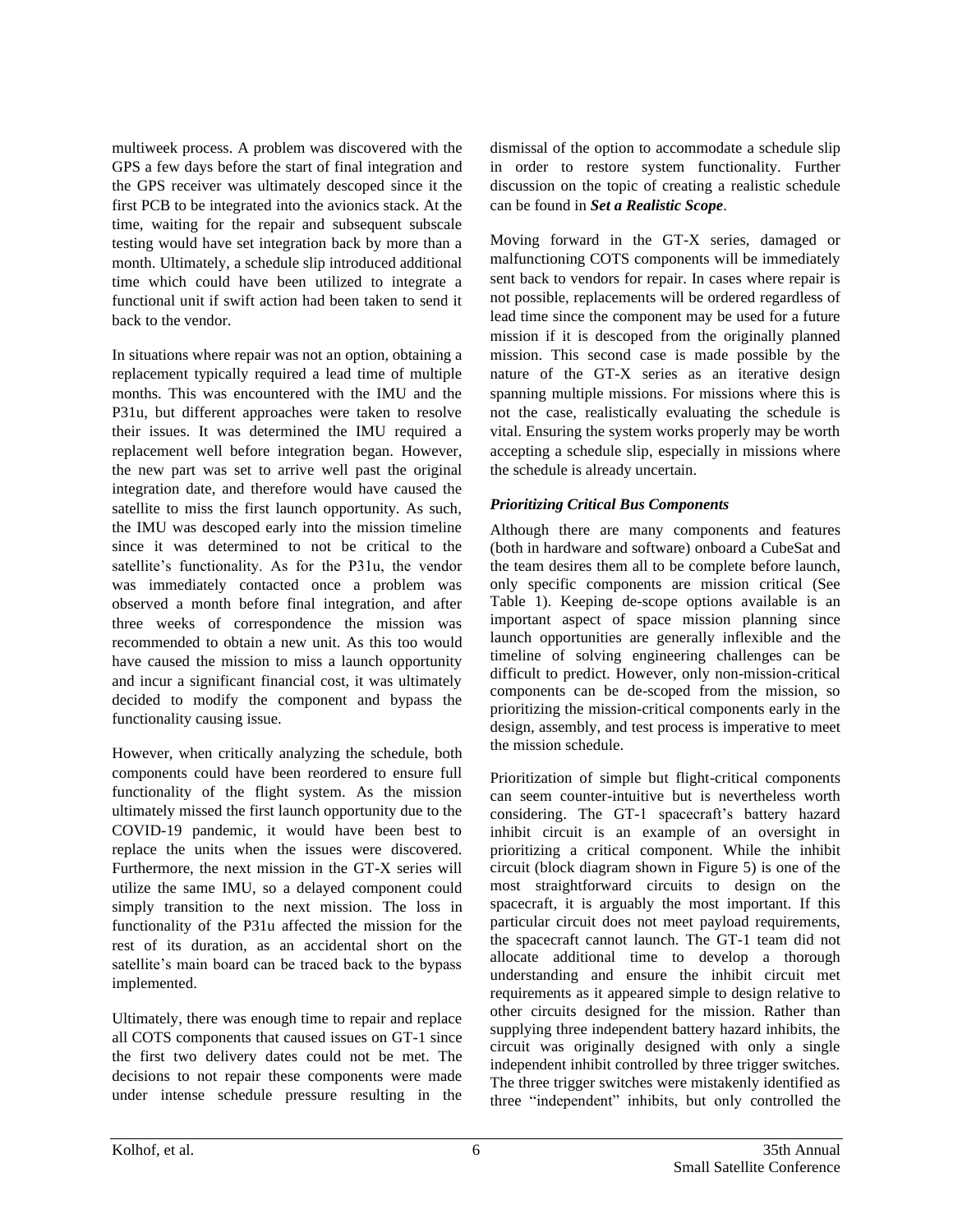single inhibit mechanism. This circuit had to be redesigned and installed on the exterior of the spacecraft (Figure 9) after final integration which proved to be challenging and incurred additional risk to the mission.



**Figure 9: Inhibit Circuit Modification PCB (outlined in red) mounted on spacecraft -Z plate**

Similarly, the GT-1 spacecraft UHF radio is a flightcritical component, yet it was one of the last components developed and tested due to its complexity. One team member held the tribal knowledge related to radio development and it was difficult to transfer this knowledge upon their graduation. As there was also no dedicated communications team on the GT-1 mission, this resulted in further delays while other team members scrambled late in the mission to become knowledgeable about this component in order to complete the radio development.

For future GT-X missions, the critical satellite bus components will be identified and allocated more time and personnel for their development and testing. In particular, future missions will include a dedicated communications team for developing and testing the spacecraft radio and ground station links.

# *Modularity*

Having easy access to electrical components inside the spacecraft at any time during the integration process is critical in an experimental or university CubeSat mission. While components should be individually acceptance tested before being integrated into the system, there will likely be failures that are unique to a fully integrated system. The GT-1 mission experienced a multitude of these failures including an incorrectly manufactured cable and a damaged component from an overcurrent condition elsewhere in the system. Especially when designing custom electronics without flight heritage, the ability to swap out damaged components during integration and testing is highly beneficial.

The use of approximately 20 cable assemblies, all staked using epoxy for secondary retention, resulted in the GT-1 spacecraft being very difficult, if not impossible, to disassemble to replace damaged components.



# **Figure 10: Many cable harnesses routed throughout GT-1 spacecraft**

When faced with a damaged component, the team generally opted to not disassemble the spacecraft and modified the internal hardware as little as possible by adding external circuits to bypass the internal faulty circuits. While the GT-1 team rarely disassembled the spacecraft after staking, the following provides insight on why spacecraft disassembly with a large number of staked cables is so difficult. Once cables have been staked with epoxy, the cable assemblies must be cut in order to disassemble the spacecraft. After replacing the damaged component, the GT-1 team developed several options for re-assembly:

- 1) The cables could be soldered back together with increased risk of an electrical short to the structure and of a broken cable on orbit due to a poor solder joint. Similarly, cable plugs and sockets could be crimped to the cut wire ends and could be re-attached with a connector in the middle of the cable (rather than soldering) if available volume and wire length permit.
- 2) The staking securing the cable plugs could be removed and the cable assemblies replaced. The cured staking was too strong to easily cut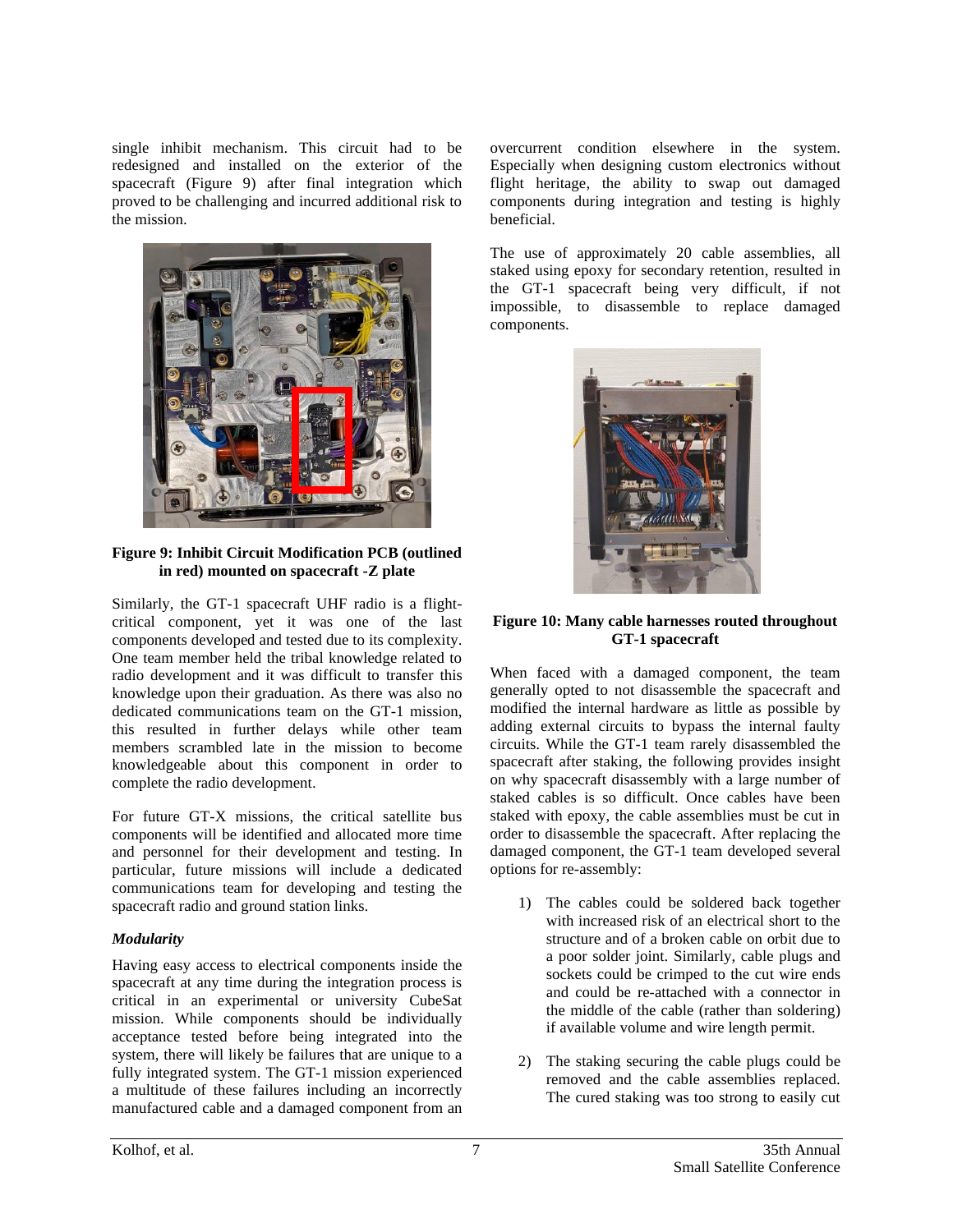through without risking the surrounding components making this option practically impossible.

- 3) The PCB attached to the cut cable could be replaced entirely with a new connector receptacle and new cable assembly. Replacing more components than necessary can increase the cost of the mission substantially and result in lengthy schedule delays.
- 4) A combination of the previous options on either end of the cut cable.

Because the above-mentioned options are undesirable, it is recommended to prioritize ease of disassembly and reassembly as a primary goal during the spacecraft design process. While GT-1 was largely unsuccessful in achieving this modularity goal, our team recommends several improvements that will be implemented on the future GT-X satellites:

- 1) Utilize board-to-board connectors rather than board-to-wire connections where possible. Cable assemblies are prone to error in their construction, occupy more volume, and have greater mass than a board-to-board solution. An incorrectly constructed cable installed in the GT-1 spacecraft caused an overcurrent condition in an electrical component resulting in spacecraft hardware modifications adding mass and risk to mission success.
- 2) For connectors that must be board-to-wire, prefer non-permanent retention methods such as screw-locks. If cable plugs are secured using locking screws, the cable assembly can be easily detached during disassembly. Likewise, board-to-board connectors can be secured using screws and standoffs and can be easily disassembled when compared to a more permanent retention method such as staking.
- 3) Plan to complete full integrated system testing prior to final integration to reduce instances of spacecraft disassembly. When staking integrated components is necessary, prefer withholding the staking until integrated system testing is complete. Once testing is complete, disassemble the spacecraft and re-assemble with staking for final integration.



#### **Figure 11: Harwin Gecko screw-lock connector<sup>8</sup> (left) and Samtec PC104 board-to-board connector<sup>9</sup> (right)**

### *Documentation*

Documentation was one area in which the mission showed considerable strength. Detailed mission documents were created for every integration and testing procedure facilitating smooth interactions with the flight hardware by preventing mistakes and oversights. These documents created standardized methods and templates for recording events and set best practices for future missions to follow. Blank templates allowed for iterative improvements to be made as the mission progressed. While performing the procedures, notes and observations were included in the margins in cases where the written steps did not suffice. Important documents, such as the completed integration procedure, were promptly scanned and uploaded to a server to remove reliance on a hardcopy. In addition to written documentation, photographs were taken at every milestone to create a visual record of the state of the system and components over time. A time-lapse of the satellite's integration was recorded to supplement the extensive photographic documentation.

These practices became increasingly important in the cases of anomalies. Separate non-conformance reports (NCR's) and anomaly descriptions were written to aid in the troubleshooting and planning of a solution. The previously completed procedures were referenced to determine possible cause. In general, the photographs were typically the most helpful form of documentation. Being able to reference actual images of the satellite state at various points in time, both before and after an anomaly, was an invaluable resource.

During tests of the deployable solar panels, anomalous behavior was observed on one of the burn wire mechanism PCBs. The root cause was speculated to be an overcurrent condition produced by a flipped cable which, with a reversed pinout, shorted power to ground. However, it was difficult to confirm this without taking apart the spacecraft. Photographs from the integration process taken just after several cable assemblies had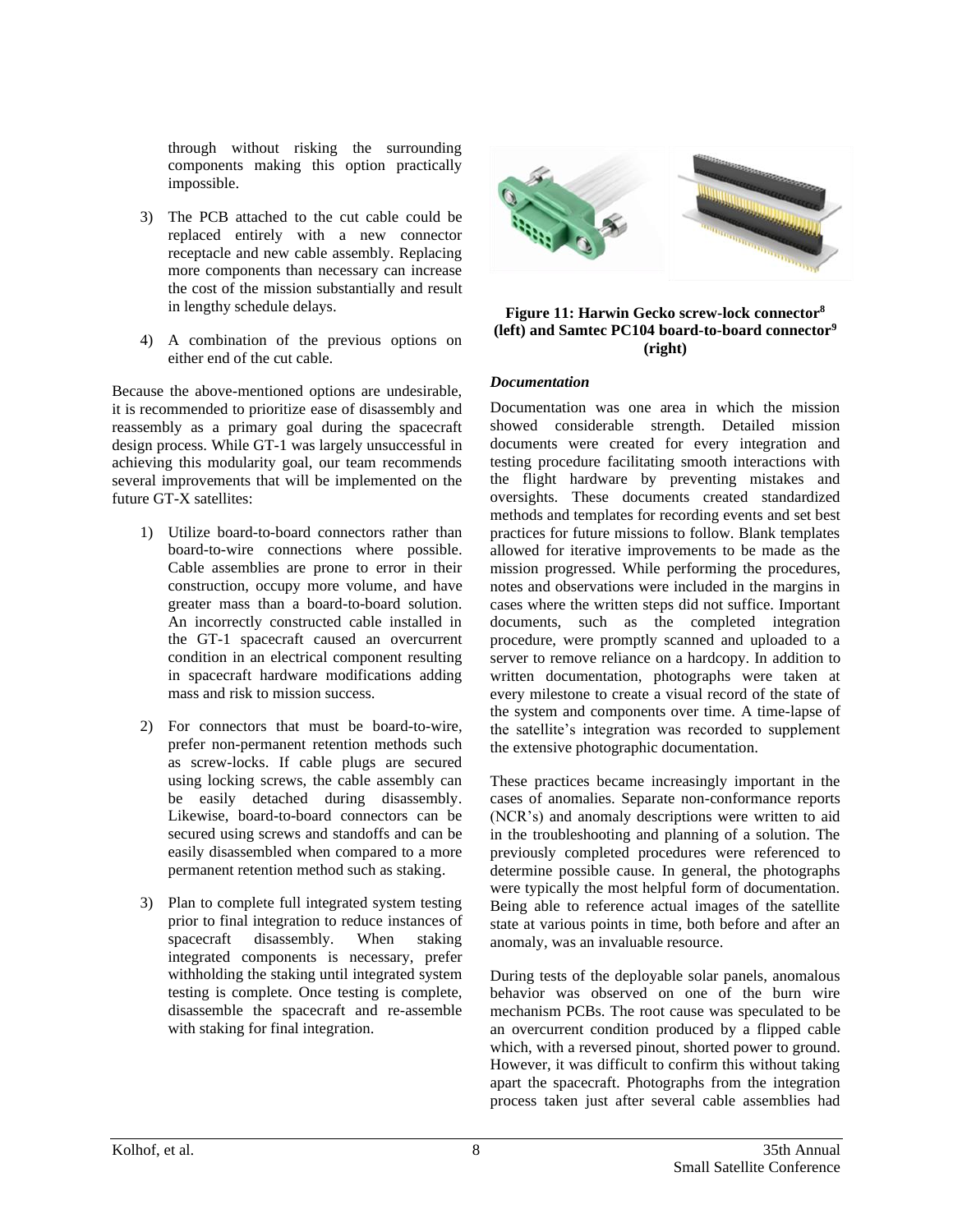been installed confirmed that an incorrectly manufactured harness had indeed been installed into the spacecraft (Figure 12).



### **Figure 12: Image taken during integration helped to resolve a cable problem later in testing**

For future GT-X missions, existing mission documents and test procedures will be updated with lessons learned from their previous uses. New documents will be created to track flight hardware interactions, including a log system to ensure proper quality assurance practices are being followed when working with mission critical hardware. As photographs were essential to anomaly troubleshooting, explicit steps will be added to all procedures to ensure any changes to the satellite will be photographed. Standalone procedures to photograph each component before it is integrated into the system will be written to provide a baseline for any anomalies. Furthermore, video records of hardware interactions will be obtained via an integrated camera in the GSE equipment. This camera will enable continuous monitoring and recording of interactions with flight hardware.

# *Subscale Testing*

Subscale testing is of the utmost importance when integrating any complex system, especially high-risk systems such as CubeSats. While there is no "golden rule" for how granular subscale tests should be, and this depends heavily on specific subsystem or integration stage, it is important to baseline what subscale tests are applicable to the specific mission. If a software or hardware fault is detected far upstream of the last "known state" of the spacecraft, it is often difficult to determine the root cause of the problem. Attempting to debug the issue can result in additional risk being incurred to the system. Environmental and system level testing is also necessary but not discussed here.

It is essential to know the state of the system to a high degree of certainty at all times and to recognize unknowns. Adopting a "test-as-you-go" method is especially risky as it is often unclear of when the next subscale test should occur. The GT-1 team was successful in planning milestone tests well in advance to ensure major changes to the spacecraft were successful but did employ the "test-as-you-go" methodology during substantial sections of the avionics integration due to schedule pressure. This resulted in power rail shorting, incorrectly connected signals, and incorrectly constructed cable assemblies. Some of these occurrences resulted in damage to the system and created schedule slips. More granular testing would have been invaluable – trading short-term labor and time for long-term schedule benefits. However, this can be limited by the bandwidth of experienced students needed to plan and carry out testing, which proved to be a challenge for the GT-1 mission. It is suggested to design all these subscale tests, no matter how simple, far in advance of integration to ensure issues similar to those above do not slip through the cracks.

As mentioned before, the subscale testing frequency and detail are highly system dependent, but there are some standards for when such a test should occur. Subscale tests are classified into specific categories which can serve as a guide for whether and when such testing is needed.

*Sub-Assembly Testing* is critical for components developed in-house. Often, a component will have several sub-assemblies which need to be discretely tested. A good example of this is the GT-1 main avionics board which houses the inhibit, burnwire, and solar panel interface circuitry. The team effectively tested each of these sub-assemblies which allowed for some non-conformities such as soldering irregularities to be identified early and easily resolved. Had the team conducted this testing at a higher level, these issues could have been discovered after the component was staked and conformal coated making any repair far more complex.

*Component Acceptance Testing* should be conducted on all components, whether COTS or developed in-house, prior to integration into the system. Such testing should occur at least twice regardless of how the component is sourced. For COTS components, testing should occur immediately after receipt from the vendor to ensure no damage has occurred in shipping and the vendor has not overlooked any issues during checkout testing. Then, the components must be tested just prior to installation into the system to ensure they have not been damaged (possibly from long storage times or other intermediate testing). A similar approach should be taken with inhouse developed components – testing after manufacture and prior to installation. Some additional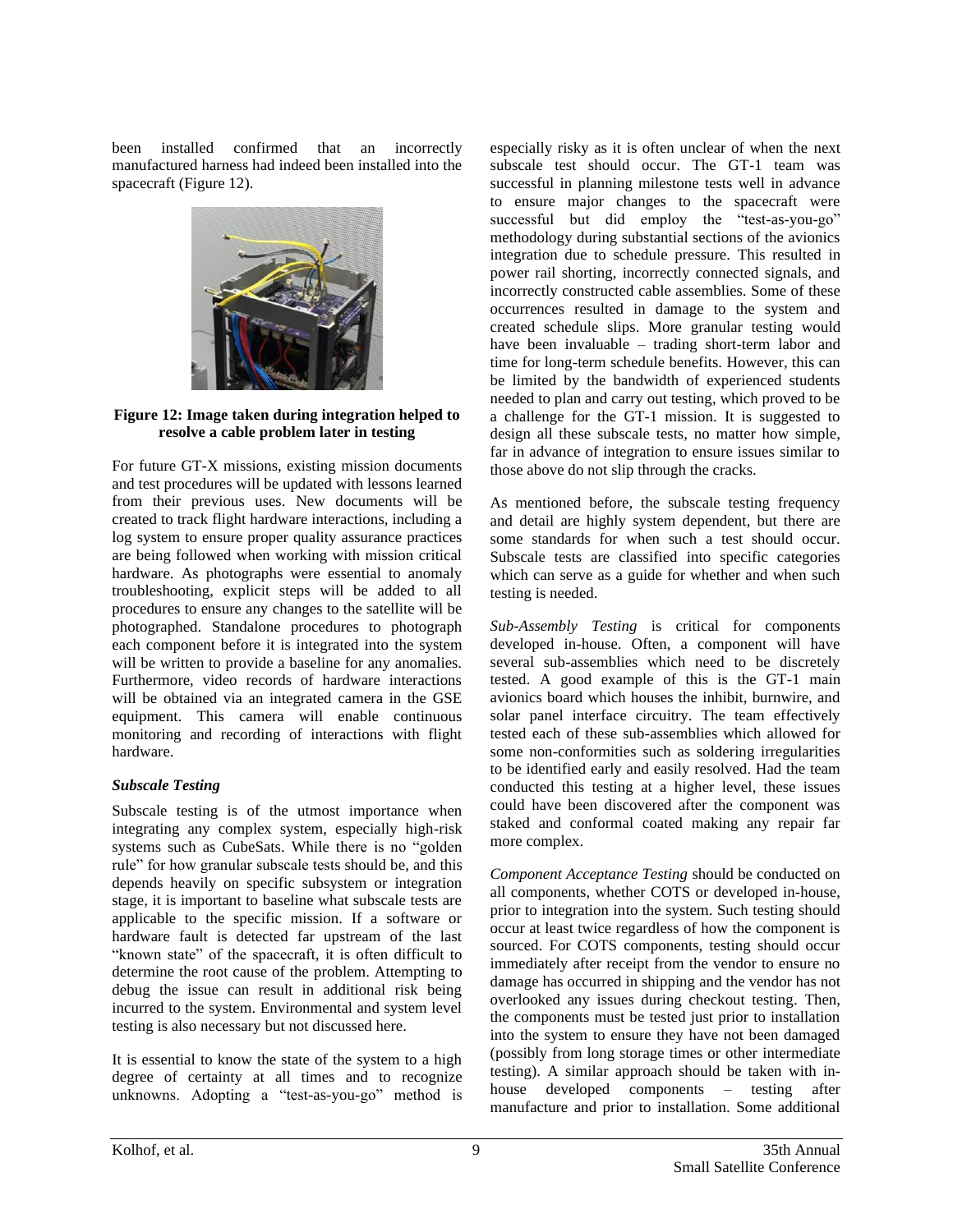testing may be warranted for these components following finishing processes such as potting, staking, or conformal coating as they may have unanticipated effects on the final component (damage during application, expansion/contraction during cure, etc.).

The handling of the GPS receiver for GT-1 is an example of the need for proactive acceptance testing practices. The GT-1 team shipped the GPS receiver back to the vendor after it had been damaged from prolonged storage. The component was received by the GT-1 team but not immediately acceptance tested. By the time a new issue was identified which had not been detected by the vendor, the schedule was too mature to make the repair and the unit was ultimately descoped.

*Avionics Stack-Up Testing* is an essential consideration, specifically when integrating a CubeSat. While each component should have been fully tested prior to assembly, irregularities can arise when these units are integrated together. It is suggested that testing occur after every component or part is mated with the stack. This might include an entire PC104 board, if it is to be mounted with board-to-board connectors directly to the stack, or even a single cable assembly connecting two circuits. Reasonable effort should be taken to "cold" test circuits (testing for continuity or open circuits on power, ground, and signal rails) prior to supplying power for a "hot" test. It may only be possible to conduct "cold" tests before the battery is integrated. This will avoid nonconformities which risk causing damage to systems from high current events. The GT-1 team accidentally constructed a cable assembly with two signals swapped, which was not identified until the entire spacecraft was integrated and staked. The cable had to be cut and spliced resulting in reduced system functionality. More frequent and detailed Avionics Stack-Up Testing (particularly "cold" testing) could have prevented this permanent damage.

*Flight Software (FSW) Testing* involves any functional test with previously untested flight software. If the system is well designed, it is possible to limit the risk of software testing by implementing circuit design to prevent errant or bugged code from damaging hardware, though this is not always possible. FSW testing must be conducted on an Engineering Development Unit (EDU) before upload to the spacecraft. This EDU can come in many forms: an entire Hardware-in-the-Loop Testbed (HITL), a duplicate component, or as simple as a breakout board with the flight processor onboard. The GT-1 team successfully employed a "FlatSat" (an EDU spacecraft with components disassembled and easily accessible shown in Figure 13) to identify software issues before

uploading code to the spacecraft. This was largely successful except for an instance where the wrong version of the software was uploaded onto the spacecraft resulting in an anomalous solar panel deployment. The GT-1 "FlatSat" did not include circuitry to indicate when a deployment would occur, so this issue was not identified prior to upload to the spacecraft. As such, it is important that any testbed be as functionally identical to the flight unit as possible.



**Figure 13: GT-1 "FlatSat" Hardware-in-the-Loop Testbed**

*Structural Fit Checks* should occur at multiple stages in the CubeSat development process as the tight deployer tolerances impose equally strict structural dimension requirements. A JSSOD-R test pod was supplied for vibration testing and used for fit checks which proved invaluable in solving fit up issues as described in later sections. Structural fit checks should occur at least three times: after the structure is first machined, when the preliminary build of the spacecraft is complete, and when integration is complete. Each time, fasteners should be torqued to specification with a repeatable assembly process. It is often difficult to verify the parallelism and perpendicularity of the spacecraft rails, so these fit checks are an effective method for confirming alignment. The earlier in the integration process a structural alignment issue is identified, the simpler it is to resolve since re-machining or modification of the structure is still possible without fully disassembling the spacecraft.

Note that there is no subsystem level testing mentioned above. While subsystem level testing can occur, the highly coupled nature of subsystems in CubeSats can make testing individual subsystems a challenge. Tests containing an entire subsystem and possibly aspects of other subsystems can be categorized into Avionics Stack-up Testing and should adhere to the same guidelines.

# *Ease of Fabrication and Assembly*

The design of spacecraft components should include consideration of their planned manufacturing process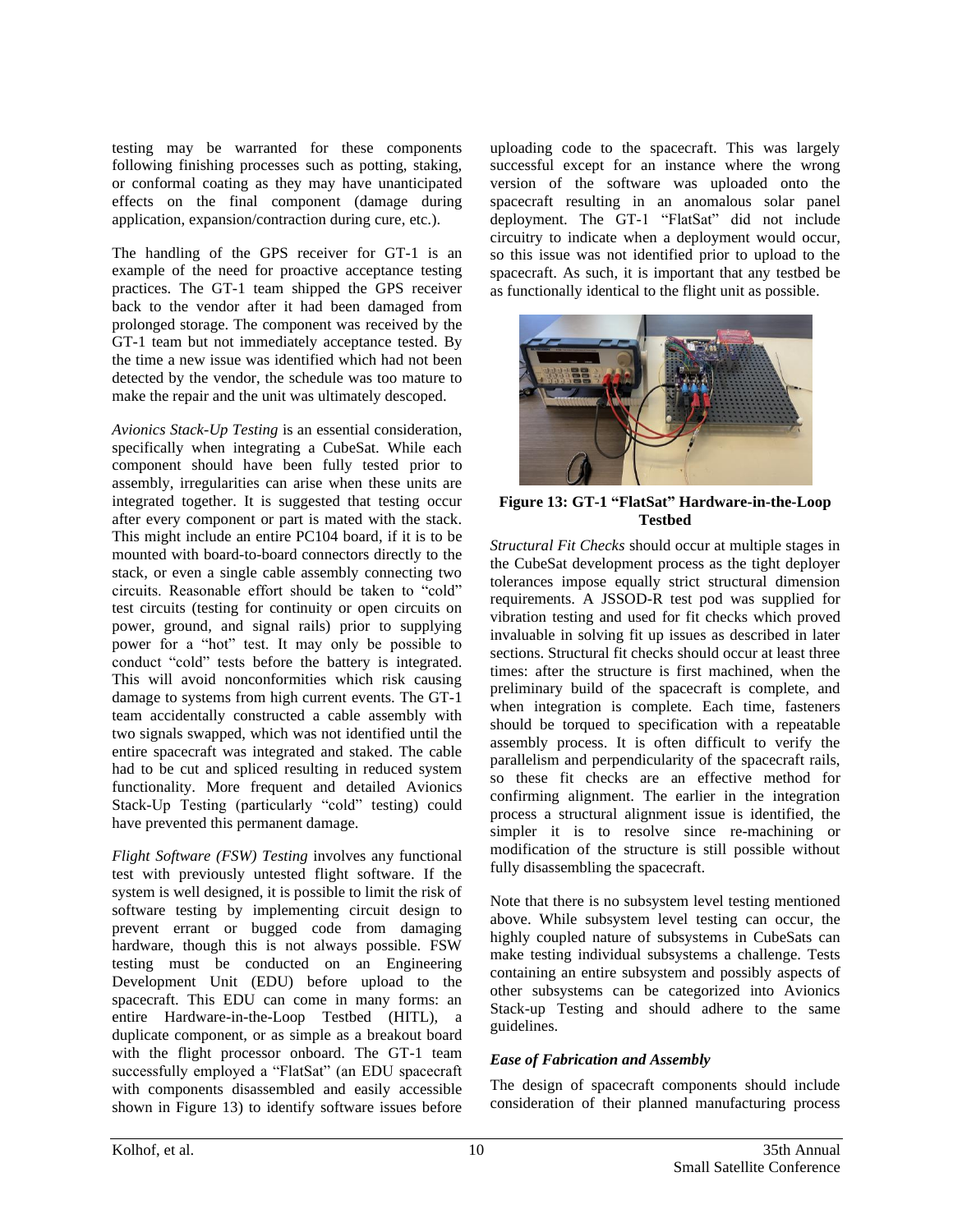and whether the chosen method of fabrication can meet the required tolerances. Furthermore, assemblies of the fabricated components should work the same way each time and with a maximal amount of flexibility ("foolproofing").

One of the most significant issues encountered during integration was poor fit of the spacecraft inside the test pod simulating the orbital deployer. This test pod was provided by JAXA to be used during testing to ensure that the assembled satellite will fit inside the launch case during integration and to be used for vibration testing. Upon initial assembly, GT-1 could be inserted into the test pod but could not slide freely, as required by the JEM Payload Accommodation Handbook ICD, and would bind at several points along the rails. The quality of the fit varied significantly depending on the order in which the various primary structural elements were torqued and based on the torque patterns used on a given face. These fit issues illustrate the importance of repeatable assembly procedures and designing parts for manufacturability.



# **Figure 14: J-SSOD Test Pod with GT-1 spacecraft and two 1U mass simulators**

The troubleshooting process identified several likely causes for the improper fit in the test pod: machining errors which created nonconforming part dimensions, lack of proper tolerancing in the design, and poor structural design in which the CubeSat rails are divided among three different parts.

Investigation uncovered that as the GT-1 primary structure was being fabricated, a mistake in the operation of one of the machines reduced the as-built width of the walls of the structure. The fact that the structure still assembled and fit inside the test pod was taken as proof that the error was acceptable. However, this nonconformity had not been quantified and compared back to design tolerances to identify whether it was acceptable and what, if any, corrective action

was necessary. The structure ultimately remained within specifications after required procedural changes allowed for repeatable, in-specification assembly. This machining error also highlights the need for quality control in design processes and the importance of designing parts that are easy to fabricate.

Designing for manufacturability is generally not easy and may require some iteration, particularly if fabrication is being performed by less-experienced student machinists. When considering how a part will be fabricated, it is necessary to determine not just whether a particular machining operation is possible, but how difficult it will be. These concerns could include very tight hole placement tolerances or complex geometries that make it difficult to clamp or otherwise restrain a workpiece during machining. If a particular machine shop or facility has already been identified prior to design (such as an on-campus facility), the staff machinists should be consulted during design to provide input on capabilities (tools/operations available and their precisions) as well as to consult on how parts should or could be fabricated (order and type of operations).

In order to properly control the quality of machining processes, tolerances must be included in the design flowing down from the constraints and tolerances of the ICD. Individual part dimensions and tolerances should be constructed such that parts conforming to those designs will fit together properly and correctly interface with the deployment mechanism. Taking as-built measurements of the final fabricated parts allows verification of conformance. In the event that one or more dimensions is non-conforming, such measurements allow analysis to be performed to determine whether the as-built parts will fit together and what corrective action is needed to repair them. Considering tolerances during design and measuring parts after fabrication is essential to confirm that the final assembly of parts will fit within overall constraint tolerances and to understand the consequences of any mistakes or nonconformities during fabrication.

In addition to poor quality control processes, several design decisions also contributed to the structural fit issues. The rails on the edges of the satellite form the interface with the orbital deployer (and the test pod) and thus their dimensions, placement, and orientation must be tightly controlled. On GT-1, each rail is formed by segments of three separate parts: one end on the top plate, a segment of the wall, and another end on the bottom plate. All three of these parts were machined entirely independent of one another and so slight variation in any single part degrades the quality of the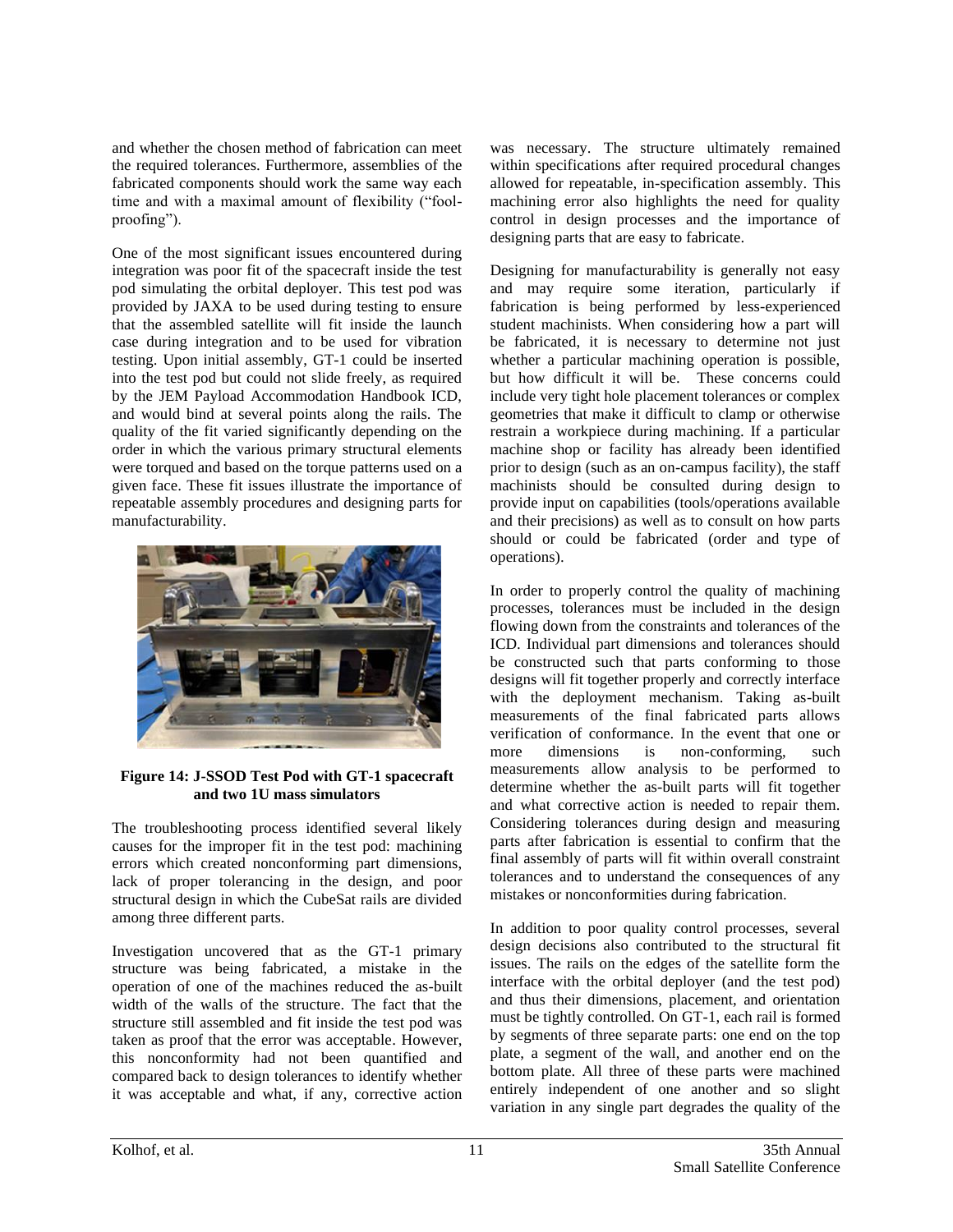entire rail, thus impairing the alignment of the satellite rails. It is believed that this three-part rail design was the largest contributor to the poor structural fit, especially in light of the machining error with the walls.

Since the rails are so vital to the interface of the CubeSat with the deployer and any other external features, a structural design in which the entire length of the rail is contained within a single part is highly desirable and has been adopted for the GT-2 structure. If it is impossible to make the rails in a single part, perhaps due to a need for more access, the rails should be machined in a single operation early in the fabrication process.

Another design choice that impaired the structural fit was the use of countersunk fasteners for the assembly of all the primary structure components. The use of a countersunk fastener (instead of a counterbore with a socket head fastener) adds a constraint to the interface by enforcing concentricity between the threads in the substrate and the countersink in the bolt-side part. Since the placement of the threads and countersinks cannot be controlled with exact precision, any more than two countersunk fasteners will over-constrain the interface and introduce internal strains in the parts being fastened together.

A better design uses socket head fasteners with a clearance hole in the bolt-side part. In the case where the clearance hole is slightly larger than the fastener, the interface is only constrained normal to the interface when the fastener(s) are torqued into place. This allows a more precise feature, such as dowel pin holes machined into both parts in a single operation early in fabrication, to be used to reliably align the assembly. A counterbore could also be included if clearance of the bolt head is an issue provided that the counterbored hole is slightly larger than the head of the fastener.

Separate from the design process, the measurement and testing of the structural components prior to integration failed to detect the fit-up issues that would later manifest. Several structural fit-ups were performed where the primary structure was assembled and fitchecked inside of the test pod. To eliminate the need for clean bench and electrostatic discharge (ESD) procedures, each component in the avionics stack was replaced by a 3D printed replica of the same size but not the same mass. The accuracy of the subsequent tests was thus limited because the resulting "dummy" satellite was not a mass-accurate replica of the flight system. When the structural fit-up issues manifested during integration, it became apparent that the mass of the avionics stack must be causing deformation of the

structure to a degree that impacts the fit-up of the satellite in the test pod. For future missions, structural fit-ups will be performed with more accurate stand-in components that approximate both the size and mass of their actual flight counterparts. Improving the accuracy of this test setup will increase the likelihood that any future structural fit-up issues are identified as early on in the mission as possible.

Repeatability is essential to achieving proper quality control, and a robust assembly procedure that leaves no room for interpretation is not just good practice but can also help to account for poor design or fabrication. The very detailed structural assembly procedure developed for GT-1 allowed the team to create a baseline state of the system from which experimentation with different assembly methods and torque patterns was possible. By keeping a detailed log of each of these changes and deviations along with the resulting outcome, it was possible to develop via trial-and-error a procedure to successfully assemble the satellite with proper fit-up in the test pod.

# *Resolving Nonconformities*

Throughout the integration and testing of the GT-1 CubeSat there were several anomalies that created nonconformities, some of which have been discussed in previous sections, and required lengthy troubleshooting to resolve. Even with meticulous planning and iterative improvements from these lessons learned, there will always be "unknown unknowns", and so it is vital to have a reliable, established procedure for troubleshooting hardware issues.

Before outlining and describing an example of such a procedure as implemented during the GT-1 mission, it is important to consider several factors. The first is that hardware modifications during and after integration always carry additional mission risk, and so any solution that resolves the problem at hand without such a modification (a software fix or a change in the mission Concept of Operations) should always be preferred. The second is that it is critical to not further damage the satellite or any components when investigating or resolving nonconformities. This means that as soon as an anomaly occurs or is identified, the satellite should be returned to the most recent safe, stable configuration and any test or operation to be performed should be thoroughly considered to make certain the situation will not worsen.

The troubleshooting process used to resolve nonconformities during the GT-1 mission can be outlined as shown below: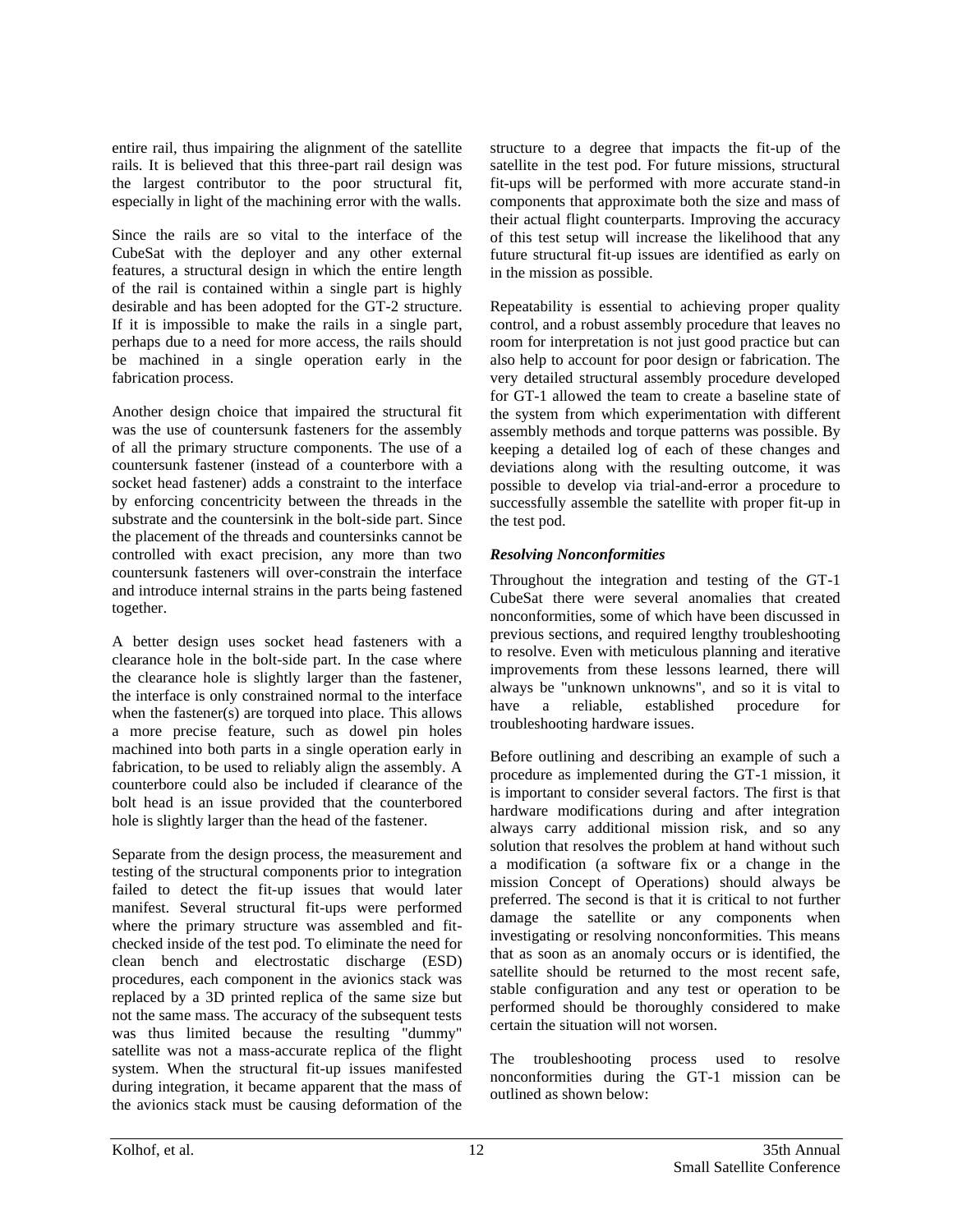- 1) Stabilize the system.
- 2) Identify the problem.
- 3) Determine root causes.
- 4) Consider alternative solutions.
- 5) Develop a detailed procedure.
- 6) Practice the procedure on non-flight hardware.
- 7) Perform the modification on the satellite.
- 8) Thoroughly test the system.

This process is iterative with both major and minor loops to allow new information to be continually incorporated and incremental improvements to be included after testing. For example, anything learned during the practice run in step 6 should be used to improve the procedure from step 5 which should be tested again in step 6 and so on.

Stabilizing the system is the most vital step as discussed earlier and allows time to properly consider every possible cause and solution. It is very important not to rush any step in this process as schedule pressure often leads to mistakes and poor decisions. The next step is to identify the problem. This process should work from the highest level of the outward system behavior (i.e. satellite does not activate when deployed) and progress downward with ever-refining detail of the state of every relevant component in the system. This should naturally lead into a determination of the root cause(s) since a definition of the complete system state will include any components that appear or behave in unusual ways indicating damage or failure. Steps 2 and 3 should involve tests performed on the satellite to quantify any relevant system parameters to both identify and confirm plausible root causes.

Once a root cause has been identified, possible solutions should be brainstormed and as many alternatives as possible should be considered. The characteristics of competing solutions should be compared including cost, difficulty, feasibility, required time/schedule delay, impaired system performance, and consequence of failure. Most importantly, the additional mission risk imposed by a given solution should be determined at least in a relative sense. The ideal solution may not always be the one that carries the lowest mission risk, but that is likely to be the case. To move from step 4 to step 5, a preferred solution should be identified, but it is also a good idea to maintain one or more additional solutions as backup or secondary options.

The importance of the next two steps, to develop a detailed procedure and practice this procedure on nonflight hardware, cannot be overemphasized. As discussed earlier, there should be some iteration

between these steps to incrementally improve the procedure, and it is also possible that either writing or practicing the procedure will reveal that a particular solution is either impossible or riskier than initially believed which could prompt a return to step 4 and selection of a different alternative. In order to achieve consistent, reliable results, it is necessary to allocate significant effort into writing a detailed procedure to properly control the process, and into creating as accurate a test setup as possible to properly simulate the actual system. The less accurate a procedure or test setup is, the more uncertainty there is in whether the solution will actually be successful, and the greater likelihood that an unexpected error will be encountered when performing the final modification on the flight hardware. Figure 15 shows the test setup used to practice the GT-1 inhibit circuit modification using a 3D printed spacecraft structure (Figure 9 shows the installed inhibit circuit on the spacecraft).



### **Figure 15: Inhibit Circuit Modification Test Setup**

Once the procedure has been tested and refined, the time has come to actually perform the modification on the satellite hardware. Meticulous care should be taken to follow the procedure developed earlier as precisely as possible. This task should include testing whenever possible throughout the process to confirm that each step has succeeded and that no further damage has been done to the satellite. It is important to understand which, if any, steps or sequences need to be performed in quick succession and which are partially or completely irreversible. Any such irreversible actions should be left as late in the procedure as possible. It is important when performing hardware modifications to not blindly plow ahead. If something differs from the practice setup or a new problem or piece of information is discovered, immediately halt the procedure and take time to consider the new implications and take appropriate action. This may even include circling back in the troubleshooting procedure by stabilizing the system and testing out a new method before proceeding.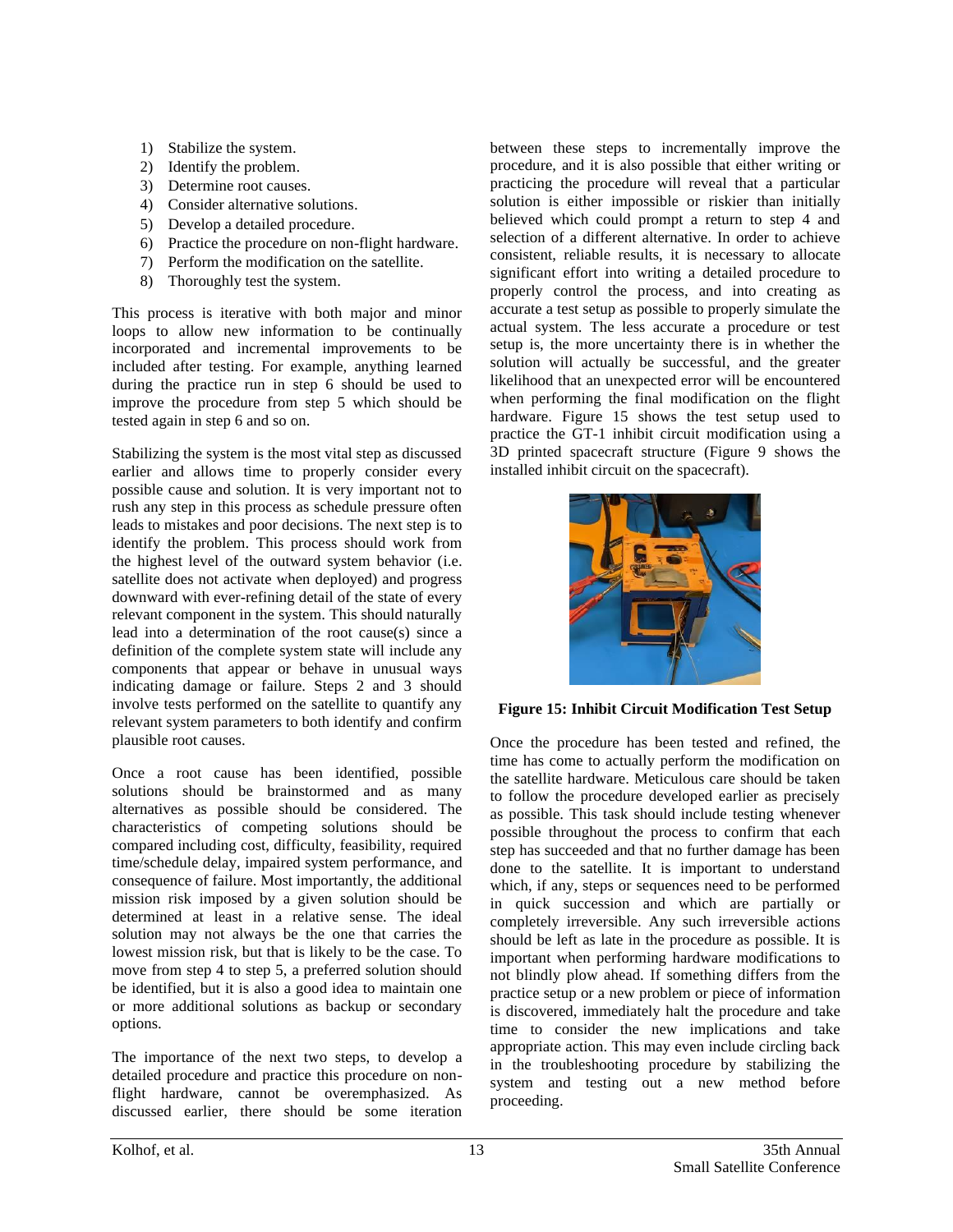Once the modification is complete, functional tests should be performed to confirm that the system is behaving as expected, that the original nonconformity has been resolved, any modifications are working as expected, and that no other system functions have been unexpectedly impaired or removed. Any nonconformities discovered through such testing should be resolved in a similar manner as discussed above with specific care and attention paid to any such issues which may have been caused by the solution procedure itself. Consideration should also be made of any system-level environmental tests which could be affected by the modification and now need to be repeated or retested (for example, any modification to the structure should necessitate performing vibration testing again).

# *Set a Realistic Scope*

The original scope of the GT-1 mission was beyond what was possible in the preliminary time allotted. Hence, much of the planned functionality was descoped to ensure deadlines could be met. The ADC system sacrificed the most functionality with the descoping of the GPS receiver and IMU. The loss of the IMU necessitated the descoping of the attitude estimator leaving just the magnetometer to implement a detumble system using B-dot control with two torque rods. More wide-ranging functionality losses were seen in flight software, with hardware available onboard the spacecraft for tasks such as data logging and voltage and current monitoring but no time to develop the software. Software components were descoped well after the final build of the satellite was complete, most recently with development of the over the air update component halted to allow focus on more mission critical components.

The first thing to consider when determining the scope and timeline of such a mission is to recognize the scope of personnel. As GT-1 was fully staffed by undergraduate students, it was vital to recognize that many could not contribute more than the weekly hours they had committed to. This was especially apparent during school breaks when many students were unavailable. Additionally, for many students, GT-1 was their first experience working on a spacecraft. Therefore, they required time to be onboarded and learn all the skills required to make progress on such a mission. Hence, many aspects of the mission extended past the allotted period as it simply took longer to make progress. Furthermore, it is impossible to speak about the timeline of GT-1 without mentioning to effect of the

COVID-19 pandemic. The mission was affected most notably with fewer students on campus available to assist with integration and testing causing those on campus to work long hours to compensate. However, the time necessary to develop the minimum viable software build would have delayed the project regardless. The months lost to the pandemic would not have been enough to ensure the mission launched when originally slated to.

Ultimately, the GT-1 mission suffered from a lack of student experience and flight heritage as it is the pathfinder spacecraft in a series. It was impossible to gauge the time and effort certain tasks would require as they had never been performed by any of the members before. One such example is the simulated communications (SimCom) test wherein the link budget would be verified. The test had been planned for February 2021 but will be unable to be completed until June 2021. The level of technical difficulty and test logistics were severely underestimated, and thus work began on test preparations late in the mission timeline. Since the required time and effort far exceeded that allotted to the test, SimCom has significantly delayed the mission timeline.

Future GT-X missions benefit from the iterative nature of the system, with students ideally remaining on the project for multiple spacecraft and therefore passing knowledge down to the next group of students. This includes both technical skills and general experience with design, integration, and testing. Thorough documentation from experienced students will assist in this effort. Additionally, as each satellite will improve upon the next, the same mistakes should not be repeated. Therefore, future missions will be able to set more reasonable, yet aggressive, timelines and scopes.

A new addition to the mission process will be independent design reviews. Experienced reviewers will have the ability push back on design decisions to ensure feasibility with respect to both mission scope and timeline. These reviewers will be students from previous GT-X missions and graduate students with experience in building small satellites. By consulting individuals not directly involved with the mission, students will be able to obtain impartial feedback on the mission design and scope rather than falling into the dangers of groupthink. Mission decisions and designs will need to be supported by convincing arguments and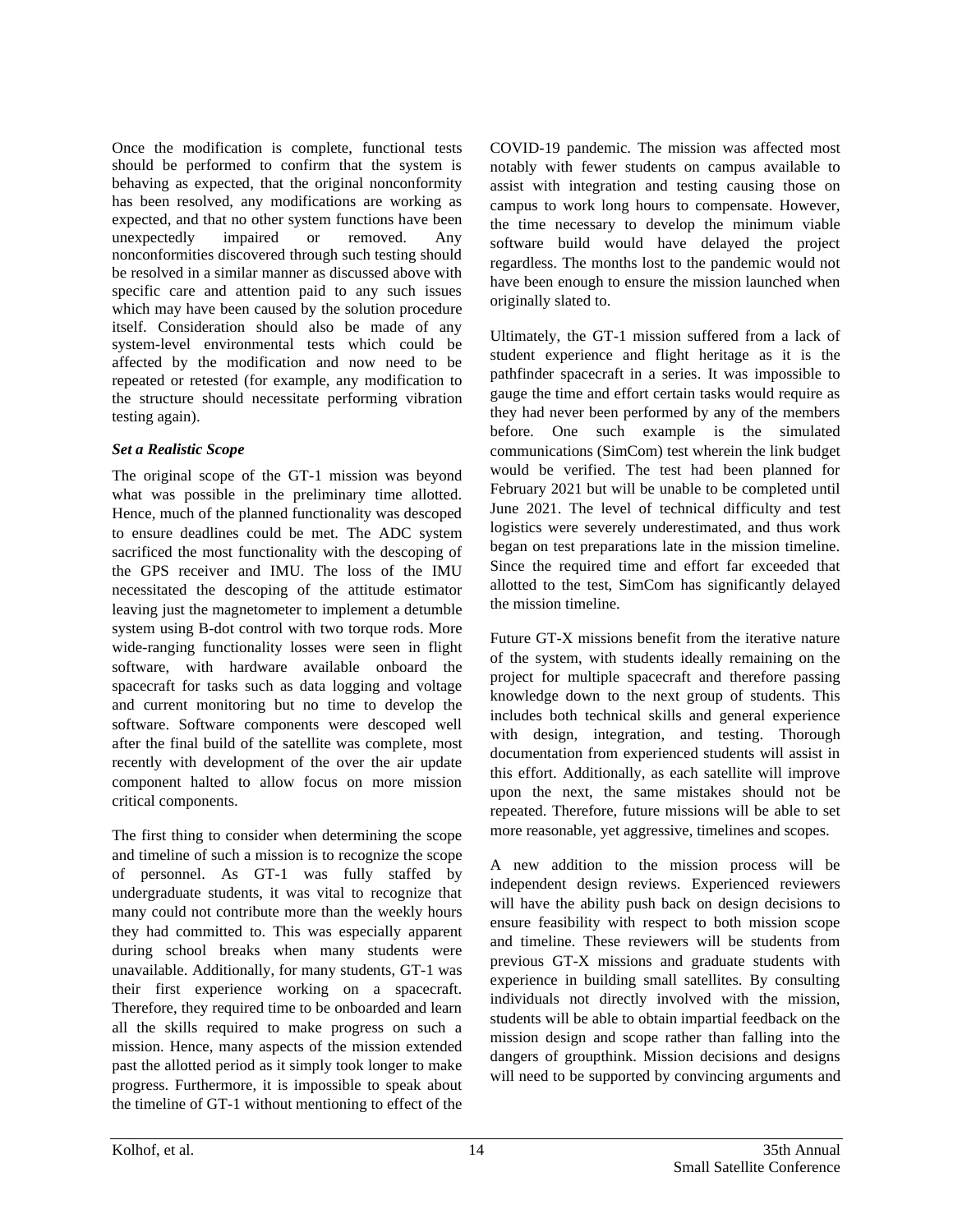a thorough engineering process, preventing members of future GT-X missions from repeating similar mistakes.

While every mission differs, the following questions should be answered early into a mission's timeline to ensure a greater chance of success when organizing a schedule.

- 1) Are those working on the mission able to dedicate the time necessary to meet mission milestones?
- 2) Is the time allotted to mission critical components comparable to allotments from similar missions?
- 3) How much margin has been included in the mission schedule? Is it sufficient?

If the answers to any of these questions raise concern, it is vital to reevaluate the mission scope and schedule. It is sometimes best to reduce scope or extend the schedule to ensure mission success, rather than rushing and launching a system that may or may not perform as designed. A comparison of the GT-1 and GT-2 schedules is shown in Table 2 to highlight how these considerations have been re-evaluated between missions.

### **Table 2: Comparison of GT-1 and GT-2 mission schedules**

| <b>Task</b>             | $G_{T-1}$<br><b>Planned</b> | $GT-1$<br>Actual | $GT-2$<br><b>Planned</b> |
|-------------------------|-----------------------------|------------------|--------------------------|
| Hardware<br>Development | 5 months                    | 8 months         | 6 months                 |
| Software<br>Development | 9 months                    | 23 months        | 12 months                |
| Integration             | 2 weeks                     | 2 months         | 2 months                 |
| Test                    | 1 month                     | 9 months         | 5 months                 |

As the GT-X series is iterative, GT-2 benefits from the developments of GT-1. While the software is the easiest component to port over from the previous satellite, GT-2 is allotting 12 months to the task ensuring new members are provided ample time to familiarize themselves with the software framework and architecture.

### **CONCLUSIONS**

Ultimately, new CubeSat teams must develop their own tribal knowledge over the course of several projects to determine what approaches are appropriate given the

schedule, budget, and risk of their respective missions. Unlike private or governmental missions, commonly accepted NASA and military standards cannot be applied in a strict sense due to the intrinsic rapid timeline accompanying CubeSat missions. However, while each mission is unique, development does not need to be an isolated endeavor. Much knowledge can, and should, be passed between different CubeSat teams.

The aim of this paper was to provide some experiencedriven guidance and help bring inexperienced CubeSat teams into the mindset required for a successful mission. An inexperienced team has every opportunity to be successful if risks and weaknesses are identified early and mitigated. The lessons learned presented in this paper should help teams avoid similar mistakes and establish a mindset to cope with further "unknown unknowns" which may arise in their unique missions.

# **ACKNOWLEDGEMENTS**

This work would not have been possible without Dr. Glenn Lightsey for his guidance and continued support over the lifetime of this project. Special thanks to Sterling Peet for offering his technical expertise and assistance in overcoming the numerous obstacles the team has faced. Support from Jeff Roberts and Sean Stoker from Spaceflight Inc. was instrumental in liaising with Mitsui Bussan Aerospace and JAXA. Thanks to the Georgia Tech Amateur Radio Club (W4AQL) for assisting with RF testing and allowing use of their ground station. Thanks to the Georgia Tech Space Systems Design Laboratory and Daniel Guggenheim School of Aerospace Engineering for providing facilities and tools to help the team succeed. At GTRI, thanks to Ryan Lewis and Ian Harris for assisting in vibration testing.



**Figure 16: The GT-1 Team**

The incredible efforts of Abhraneel Dutta who led the team for its first year and Ebenezer Arunkumar who